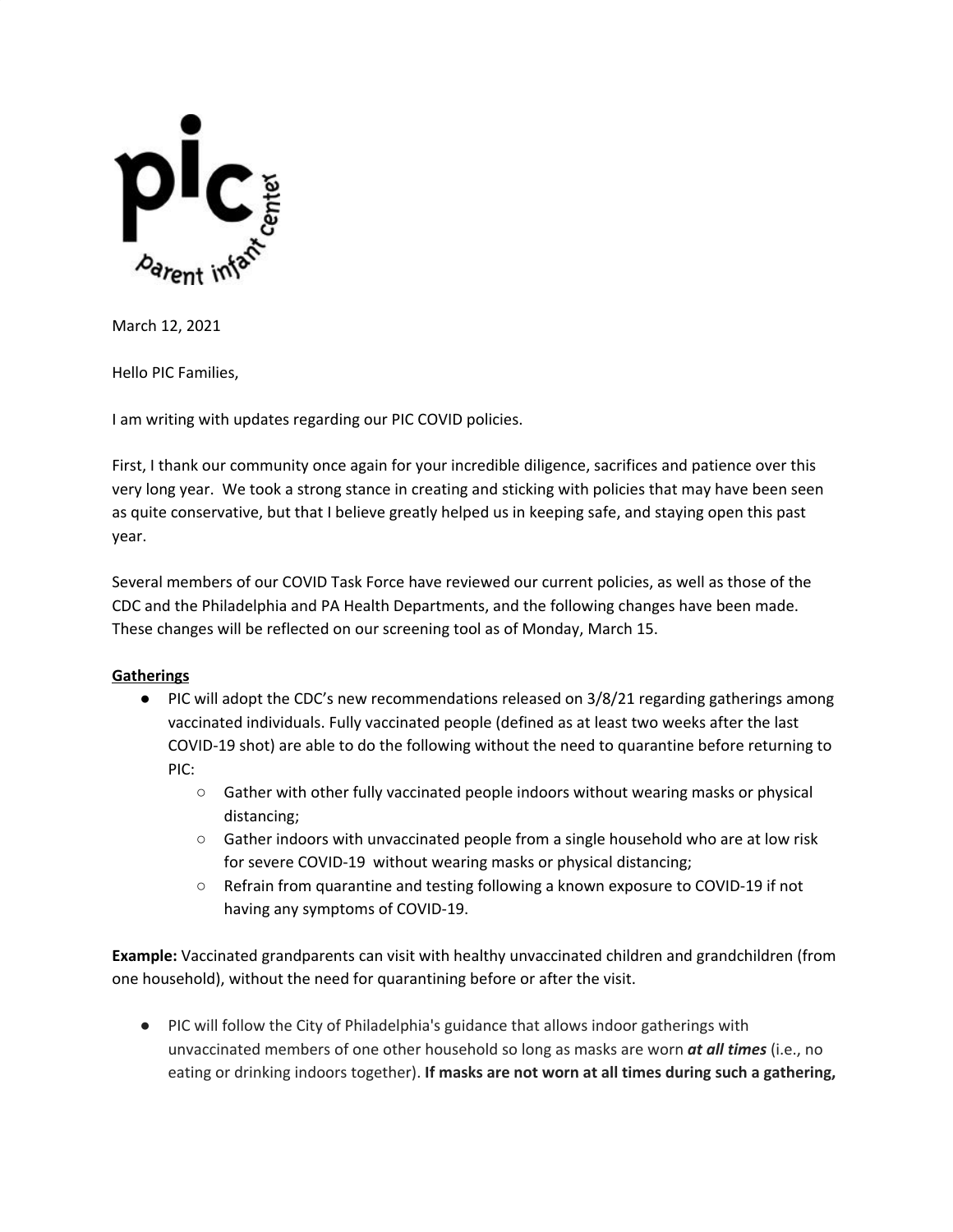# **PIC families/staff will need to quarantine for 14 days following this gathering before returning to PIC.**

However, anyone (whether vaccinated or not) who develops COVID-19 symptoms must stay home, isolate themselves, and seek care/testing from their physician (see policy on return to PIC following new symptoms of COVID-19)

Though the CDC and city have loosened restrictions for gatherings, particularly among vaccinated individuals, please keep in mind that COVID-19 continues to circulate widely, and **it remains safer for all to gather outdoors, with social distancing, masks on at all times, and with frequent hand washing. This is encouraged whenever possible.**

#### **Travel**

PIC will continue to require a 14-day quarantine after traveling, except when ALL of the following are met:

- PIC families/staff travel to their destination with only their immediate household or with fully vaccinated individuals from outside of their household (i.e., a private car)
- PIC families/staff stay in housing with only their immediate household or with fully vaccinated individuals from outside their household (i.e., stay in a private residence or in a private room)
- PIC families/staff follow all of the guidelines for gatherings while away (as described above)

If all of the above criteria are met, then PIC families/staff can return to PIC directly after returning **from their travel, without the need for a 14 day quarantine.** Before you travel, however, you should check for any local guidelines regarding travel restrictions at your destination; some states/cities may require testing before traveling or quarantining at your destination upon your arrival.

**Example:** No quarantine would be required upon returning from travel if a PIC family/staff member were to drive in a car (with only members of their household or fully vaccinated individuals) out of the state to a private residence, stay at that private residence with only members of their own household (or with others who are fully vaccinated), follow all regulations regarding gatherings while away, and return by car.

Other considerations regarding travel:

- Although PA has lifted its travel ban, travel is still discouraged by the CDC since travel increases your chance of getting and spreading COVID-19.
- All passengers coming into the United States, including U.S. citizens, are required to have a negative COVID-19 test result or documentation of recovery from COVID-19 before boarding a flight to the United States.
- Masks are required on planes, buses, trains, and other forms of public transportation traveling into, within, or out of the United States and in U.S. transportation hubs such as airports and stations.